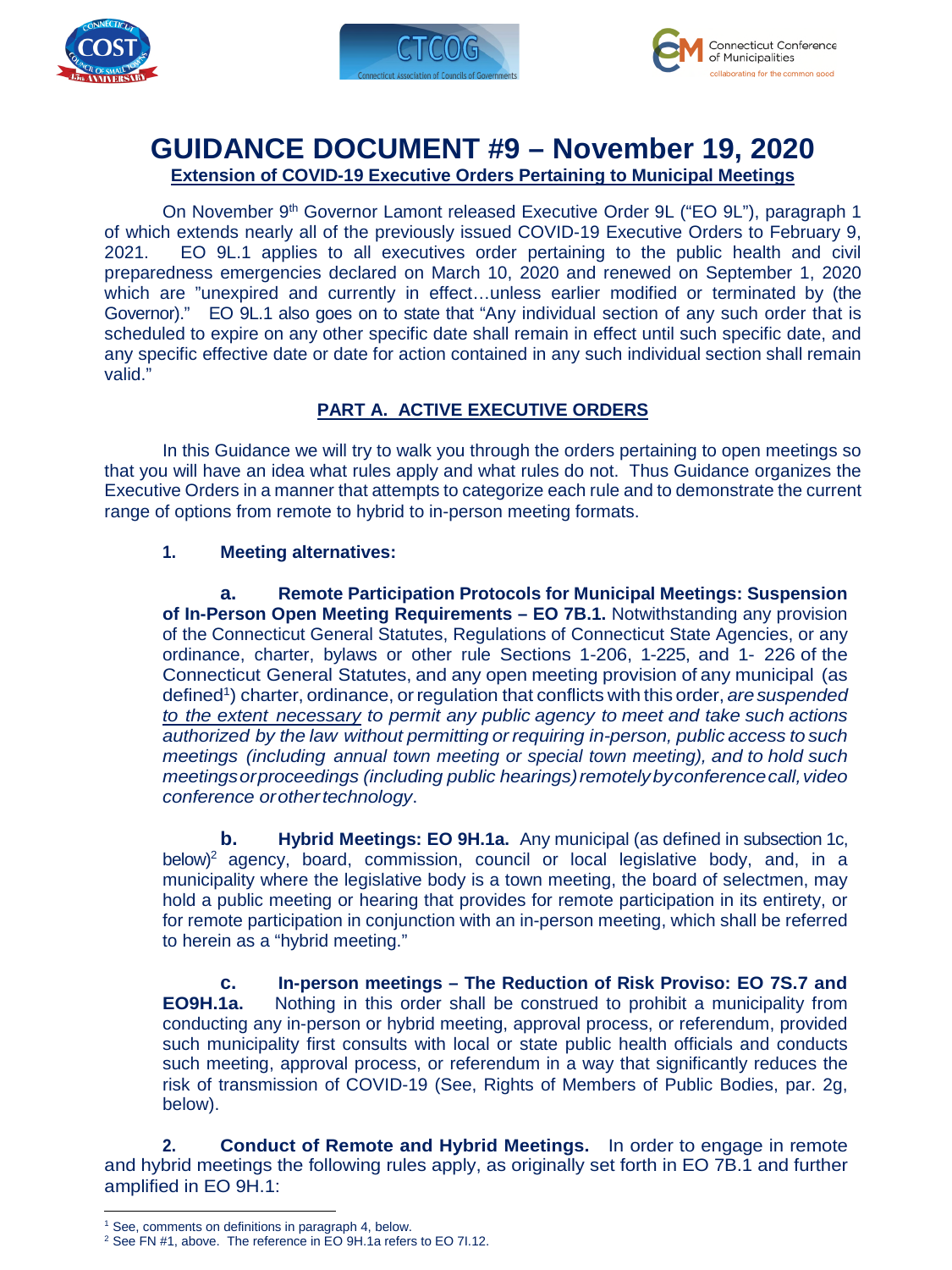**a. Virtual Access: EO 7B.1.1.** The public must have the ability to view or listen to each meeting or proceeding in real time, by telephone, video, or other technology;

**b. Posting of Meeting Recording of Transcript: EO 7B.1.2.** Any such meeting or proceeding is recorded or transcribed, and such recording or transcript shall be posted on the agency's website within seven (7) days of the meeting or proceeding, and made available within a reasonable time in the agency's office;

**c. Posting of Notice on Website: EO 7B.1.3.** The required notice and agenda for each meeting or proceeding is posted on the agency's website and shall include information about how the meeting will be conducted and how the public can access it;

**d. Submission Requirements: EO 7B.1.4.** Any materials relevant to matters on the agenda<sup>3</sup>, including but not limited to materials related to specific applications, if applicable, shall be submitted to the agency a minimum of twenty four (24) hours prior and posted to the agency's website for public inspection prior to, during, and after the meeting, and any exhibits to be submitted by members of the public shall, to the extent feasible, also be submitted to the agency a minimum of twenty-four (24) hours prior to the meeting and posted to the agency's website for public inspection prior to, during, and after the meeting; and

**e. Requirements Pertaining to Speakers at Public Meetings: EO 7B.1.5.** All speakers, including participants in any public comment required or permitted at such meetings, taking part in any such meeting or proceeding shall clearly state their name and title, if applicable, before speaking on each occasion that they speak.

**f. Public Comment and Voting Capability: EO 9H.1a.** Remote participation shall include the opportunity to offer public comment, if otherwise generally permitted at such meetings, and the ability of electors or qualified voters to vote, if eligible pursuant to state statute, municipal charter, or other applicable legal authority, at any meeting.

**g. Rights of Members of Public Bodies: EO 9H.1b.** No member of any municipal agency, board, commission, council or local legislative body shall be denied the opportunity to participate and vote in any meeting or proceeding using remote technology if such member requests to do so, and a member of any such body may request to participate remotely in all meetings for the duration of the public health and civil preparedness emergency, and shall not be required to file an individual request for each meeting<sup>4</sup>.

**h. Public and Press Presence at In-Person Component of Hybrid Meetings: EO 9H.1a.** Officials conducting hybrid meetings shall make provisions to allow at least some members of the public and press to attend in the same location as

4 Note: While the EO may be confined to "remote" meetings there is an FOIC Advisory Opinion that permits remote participation by members of public bodies.

l <sup>3</sup> Note: This would any preparatory materials provided to members of a public body; unless exempt from disclosure under FOIA.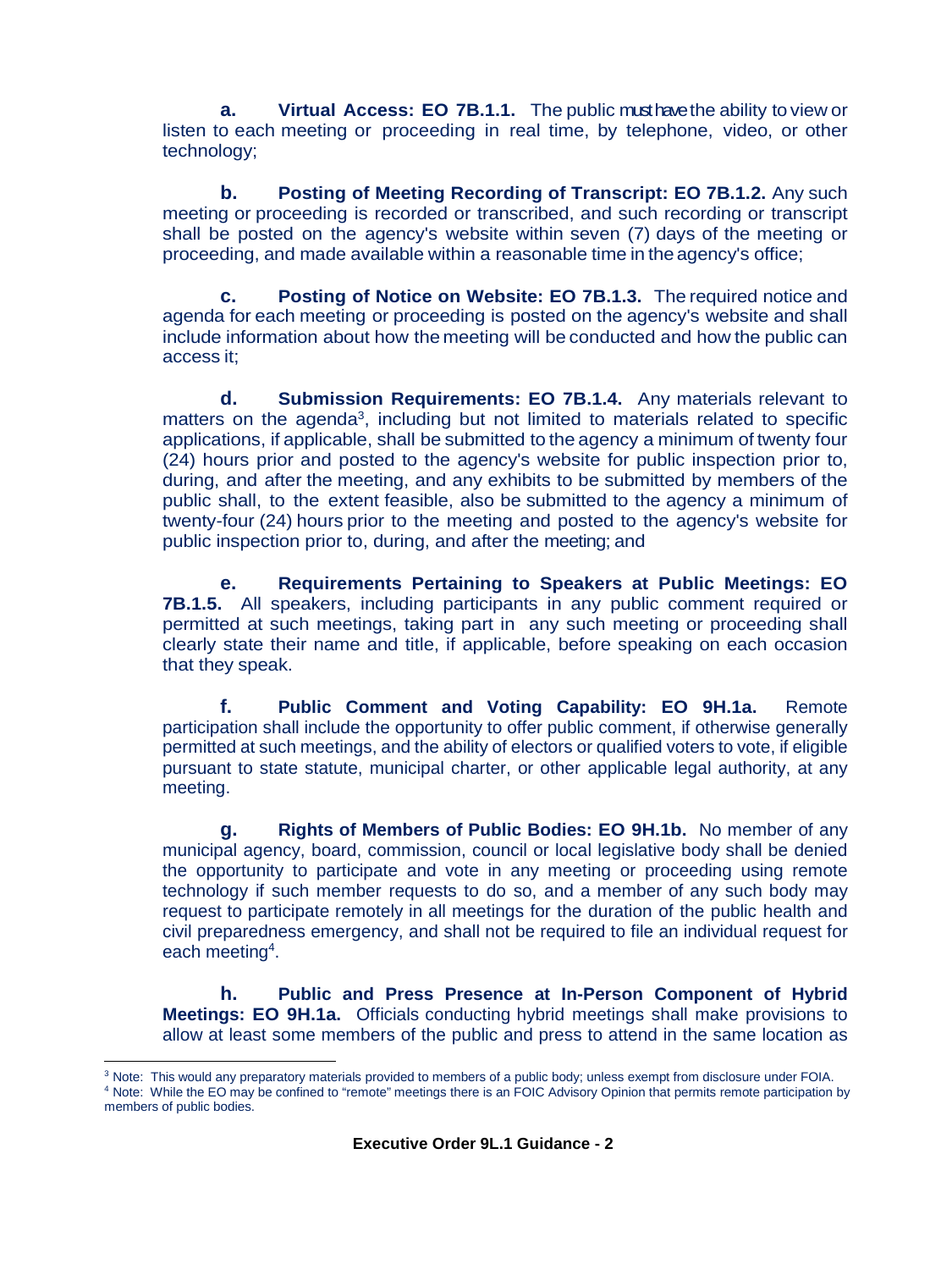the officials conducting the meeting in a manner consistent with public health guidance for limiting the transmission of COVID-19. The published notice and agenda of such meetings should include notice of limited in-person capacity and directions to the location of an electronic sign-up sheet, to be used on a first come first serve basis. Notice when the number of in-person attendees allowed is exhausted should be posted on the website of the municipality as soon as practicable. If, in spite of such notice, members of the public arrive at the meeting location, the meeting commencement may be delayed, in the discretion of the Chair, to permit those members of the public the opportunity to access the meeting remotely or to locate another room where members of the public can participate remotely.

**i. Local Meeting Protocols to the Extent Practicable: EO 9H.1a.**  Remote and hybrid meetings shall proceed in a manner as closely consistent with the applicable statutes, special acts, town charters, municipal ordinances, resolutions or procedures as possible, and in compliance with the open meeting provisions set forth in the Freedom of Information Act, as modified by the executive orders.

**3. Other Municipal Actions Subject to Discretionary Suspension of In-Person Voting Requirements:** (a) Discretionary Suspension of Critical and Time Sensitive Municipal Budgetary and Fiscal Deadlines: EO 7S.7; (b) Additional Critical and Time-Sensitive Municipal Fiscal Actions: EO 7CC.1; and (c) Suspension of In-Person Voting Requirements by Members of the Public for Critical and Time-Sensitive Municipal Decisions: EO 7JJ.4. The following charts were included in CCM/COST/CT COG Guidance Document #6. They remain applicable under EO 9L.1 Thus, notwithstanding any contrary provision of the Connecticut General Statutes, including but not limited to Title 7, Regulations of Connecticut State Agencies, or any special act, municipal charter or ordinance or bylaw or other rule that conflicts with this order, the following municipal actions may be taken in the manner specified below without complying with any requirements for in-person approval by electors or taxpayers, including but not limited to, annual or special town meetings requiring votes or referenda:

| (1)                        | any supplemental, additional or special appropriations under Section 7-348 of the<br>Connecticut General Statutes or comparable provisions of any special act, municipal<br>charter or ordinance [EO 7S.7 (i)].        |                                                                            |  |
|----------------------------|------------------------------------------------------------------------------------------------------------------------------------------------------------------------------------------------------------------------|----------------------------------------------------------------------------|--|
| (2)                        | any tax anticipation notes to be issued under Section 7-405a of the Connecticut General<br>Statutes or comparable provisions of any special act, municipal charter or ordinance [EO<br>7S.7 (ii)].                     |                                                                            |  |
| (3)                        | municipal general obligation bonds or notes to be issued in anticipation of such bonds to<br>be issued pursuant to Chapter 109 of the Connecticut General Statutes for capital<br>improvement purposes [EO 7S.7(iii)]. |                                                                            |  |
| Action by (a)              |                                                                                                                                                                                                                        | May, by majority vote of each such body, authorize such actions in (1),    |  |
| <b>Legislative Body or</b> |                                                                                                                                                                                                                        | (2) and (3), above, without complying with any requirements for            |  |
| <b>Board of Selectmen</b>  |                                                                                                                                                                                                                        | in-person approval by electors or taxpayers, including but not limited to, |  |
| and (b) Budget             |                                                                                                                                                                                                                        | annual or special town meetings requiring votes or referenda.              |  |
| <b>Making Authority</b>    |                                                                                                                                                                                                                        |                                                                            |  |
|                            | <b>Legislative Finding</b>                                                                                                                                                                                             | Items $(2)$ and $(3)$ , above.<br>$\bullet$                                |  |
| <b>Requirement</b>         |                                                                                                                                                                                                                        |                                                                            |  |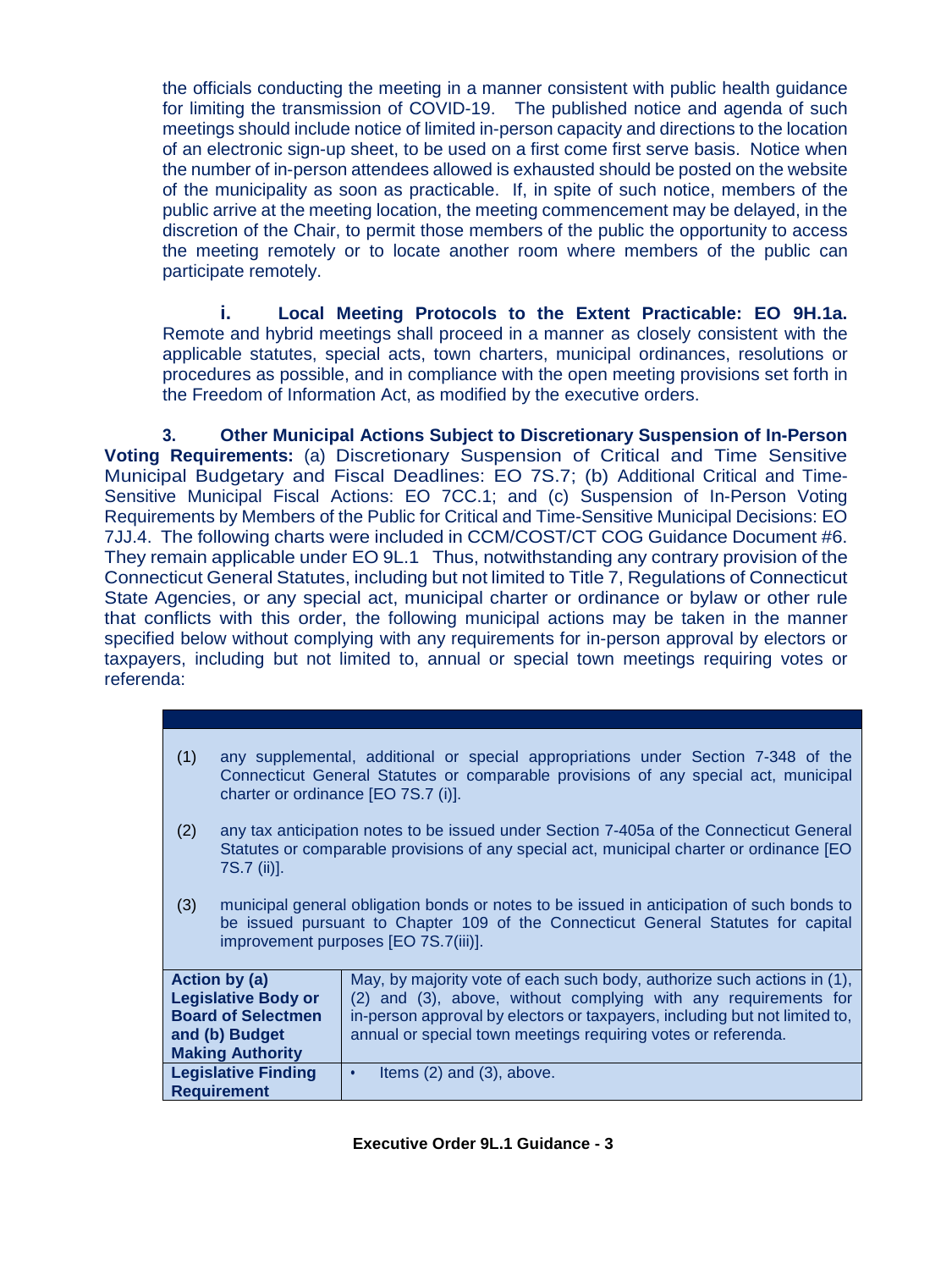|                                                 | Item (1), above, where an appropriation is in an amount in excess<br>$\bullet$<br>of 1% of the current year's total municipal budget without complying                                                                                                                                                                                                |
|-------------------------------------------------|-------------------------------------------------------------------------------------------------------------------------------------------------------------------------------------------------------------------------------------------------------------------------------------------------------------------------------------------------------|
| <b>Content of</b><br><b>Legislative Finding</b> | such actions are necessary to permit the orderly operation of the<br>$\bullet$<br>municipality and                                                                                                                                                                                                                                                    |
|                                                 | that there is a need to act immediately and during the duration of<br>$\bullet$<br>the public health and civil preparedness emergency in order to<br>avoid endangering public health and welfare, prevent significant<br>financial loss, or that action is otherwise necessary for the<br>protection of persons and property within the municipality. |
| <b>Reduction of Risk</b><br><b>Proviso</b>      | Applicable                                                                                                                                                                                                                                                                                                                                            |
| <b>Condition</b><br><b>Precedents Clause</b>    | Yes. Compliance with EO 7S.7 - the legislative body and, if different<br>$\bullet$<br>from the legislative body, the budget-making authority of the<br>municipality, shall comply with open meeting requirements set forth<br>in Executive Order No. 7B.                                                                                              |

| (1)                                                                                                                          | the application for or acceptance of any grants, funding, or gifts [EO 7CC.1 (i)].                                                            |                                                                                                                                                                                                                                                                                                                                                                                                                                                                                                                                 |
|------------------------------------------------------------------------------------------------------------------------------|-----------------------------------------------------------------------------------------------------------------------------------------------|---------------------------------------------------------------------------------------------------------------------------------------------------------------------------------------------------------------------------------------------------------------------------------------------------------------------------------------------------------------------------------------------------------------------------------------------------------------------------------------------------------------------------------|
| (2)                                                                                                                          | approval of collective bargaining agreements and legal settlements [EO 7CC.1]<br>$(iii)$ ].                                                   |                                                                                                                                                                                                                                                                                                                                                                                                                                                                                                                                 |
| (3)                                                                                                                          | the transfer of funds to or from capital or reserve accounts [EO 7CC.1 (iii)].                                                                |                                                                                                                                                                                                                                                                                                                                                                                                                                                                                                                                 |
| (4)                                                                                                                          | the investment of funds pertaining to pensions, trusts, retirement programs or<br>other post-employment benefit funds [EO 7CC.1(iv)]; or      |                                                                                                                                                                                                                                                                                                                                                                                                                                                                                                                                 |
| (5)                                                                                                                          | any financial actions required by (a) a contract or agreement or (b) a court order<br>or consent decree that require approval [EO 7CC.1 (v)]. |                                                                                                                                                                                                                                                                                                                                                                                                                                                                                                                                 |
| <b>Action by (a)</b><br><b>Legislative Body or</b><br><b>Board of Selectmen</b><br>and (b) Budget<br><b>Making Authority</b> |                                                                                                                                               | Same as EO 7S.7. Permits a municipality's legislative body<br>(including RTMs) or board of selectmen (where the legislative body is<br>a town meeting) and budget-making authority (if different from the<br>legislative body or board of selectman) to authorize the above<br>referenced actions (1) - (5) by a majority vote of each such body, in<br>lieu of requirements for in-person approval by electors or taxpayers,<br>including but not limited to, annual or special town meetings<br>requiring votes or referenda. |
| <b>Requirement</b>                                                                                                           | <b>Legislative Finding</b>                                                                                                                    | Yes, for all actions.<br>$\bullet$                                                                                                                                                                                                                                                                                                                                                                                                                                                                                              |
| <b>Content of</b>                                                                                                            | <b>Legislative Finding</b>                                                                                                                    | such actions are necessary to permit the orderly operation of<br>$\bullet$<br>the municipality and                                                                                                                                                                                                                                                                                                                                                                                                                              |
|                                                                                                                              |                                                                                                                                               | that there is a need to act immediately during the public health<br>civil preparedness emergency in order to<br>avoid<br>and<br>endangering public health and welfare, prevent significant                                                                                                                                                                                                                                                                                                                                      |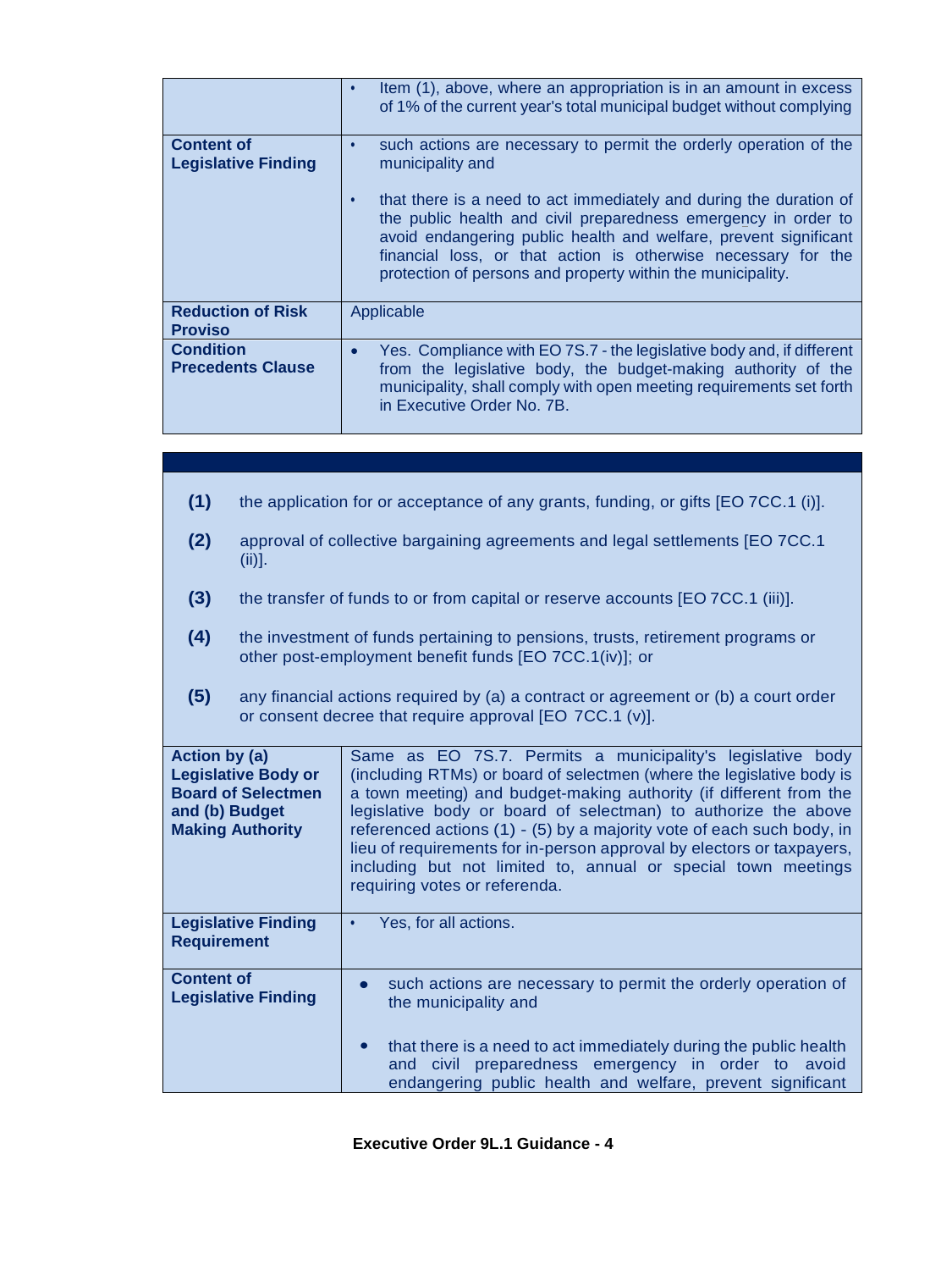|                                                                             |                                                                                                                                                                                                                                                                                 | financial loss, or that action is otherwise necessary for the<br>protection of persons and property within the municipality.                                                                                                                                                                                                                                                                                                                                                                                                                 |  |
|-----------------------------------------------------------------------------|---------------------------------------------------------------------------------------------------------------------------------------------------------------------------------------------------------------------------------------------------------------------------------|----------------------------------------------------------------------------------------------------------------------------------------------------------------------------------------------------------------------------------------------------------------------------------------------------------------------------------------------------------------------------------------------------------------------------------------------------------------------------------------------------------------------------------------------|--|
| <b>Reduction of Risk</b>                                                    |                                                                                                                                                                                                                                                                                 | Applicable                                                                                                                                                                                                                                                                                                                                                                                                                                                                                                                                   |  |
| <b>Proviso</b>                                                              |                                                                                                                                                                                                                                                                                 |                                                                                                                                                                                                                                                                                                                                                                                                                                                                                                                                              |  |
| <b>Condition Precedent</b><br><b>Clause</b>                                 |                                                                                                                                                                                                                                                                                 | Yes, as is true of EO 7S.7.                                                                                                                                                                                                                                                                                                                                                                                                                                                                                                                  |  |
|                                                                             |                                                                                                                                                                                                                                                                                 |                                                                                                                                                                                                                                                                                                                                                                                                                                                                                                                                              |  |
|                                                                             |                                                                                                                                                                                                                                                                                 |                                                                                                                                                                                                                                                                                                                                                                                                                                                                                                                                              |  |
| (1)                                                                         |                                                                                                                                                                                                                                                                                 | adopt or amend ordinances or resolutions only as necessary to complete transactions<br>deemed essential [EO 7JJ.4(i)];                                                                                                                                                                                                                                                                                                                                                                                                                       |  |
| (2)                                                                         | approve, enter into or amend existing contracts or agreements deemed essential [EO<br>7JJ.4(ii)]; or                                                                                                                                                                            |                                                                                                                                                                                                                                                                                                                                                                                                                                                                                                                                              |  |
| (3)<br>[EO 7JJ.4(iii)].                                                     | option, acquire, transfer, lease, dispose of or sell any real or personal property, or<br>interest therein, as shall be deemed essential, with the exception of non-judicial tax<br>sales or other property transfers that would result in the eviction of a residential tenant |                                                                                                                                                                                                                                                                                                                                                                                                                                                                                                                                              |  |
| <b>Action by Legislative</b><br><b>Body or Board of</b><br><b>Selectmen</b> |                                                                                                                                                                                                                                                                                 | Same as EO 7S.7. Permits a municipality's legislative body (including<br>RTMs) or board of selectmen (where the legislative body is a town<br>meeting) to take the actions set forth in $(1)$ - $(3)$ , above, without<br>complying with any requirements for in-person approval by electors or<br>taxpayers, including but not limited to, annual or special town meetings<br>requiring votes or referenda. In so acting, the legislative body shall<br>comply with open meeting requirements set forth in Executive Order<br><b>No.7B.</b> |  |
| <b>Legislative Finding</b><br><b>Requirement</b>                            |                                                                                                                                                                                                                                                                                 | Yes, for all actions.                                                                                                                                                                                                                                                                                                                                                                                                                                                                                                                        |  |
| <b>Content of</b><br><b>Legislative Finding</b>                             |                                                                                                                                                                                                                                                                                 | such actions are necessary to permit the orderly operation of the<br>$\bullet$<br>municipality and<br>that there is a need to act immediately and during the period of<br>the declared public health and civil preparedness emergency, in<br>order to avoid endangering public health and welfare or <sup>5</sup> prevent<br>significant financial loss, or that such action is otherwise<br>necessary for the protection of persons and property within the<br>municipality.                                                                |  |
| <b>Reduction of Risk</b><br><b>Proviso</b>                                  |                                                                                                                                                                                                                                                                                 | Applicable                                                                                                                                                                                                                                                                                                                                                                                                                                                                                                                                   |  |
| <b>Condition Precedent</b><br><b>Clause</b>                                 |                                                                                                                                                                                                                                                                                 | Yes. Moreover, The foregoing authority is not intended to apply to<br>budgetary or similar essential non- budgetary financial actions which<br>require the concurrent approval of the municipal budget-making<br>authority and are subject to the provisions of Executive Order Nos. 7I,<br>Section 13, 7S, Section 7, and 7CC, Section 1.                                                                                                                                                                                                   |  |

 5 The word "or" does not appear in EO 7S.7. We believe that the addition of the word should be viewed as a distinction without a difference.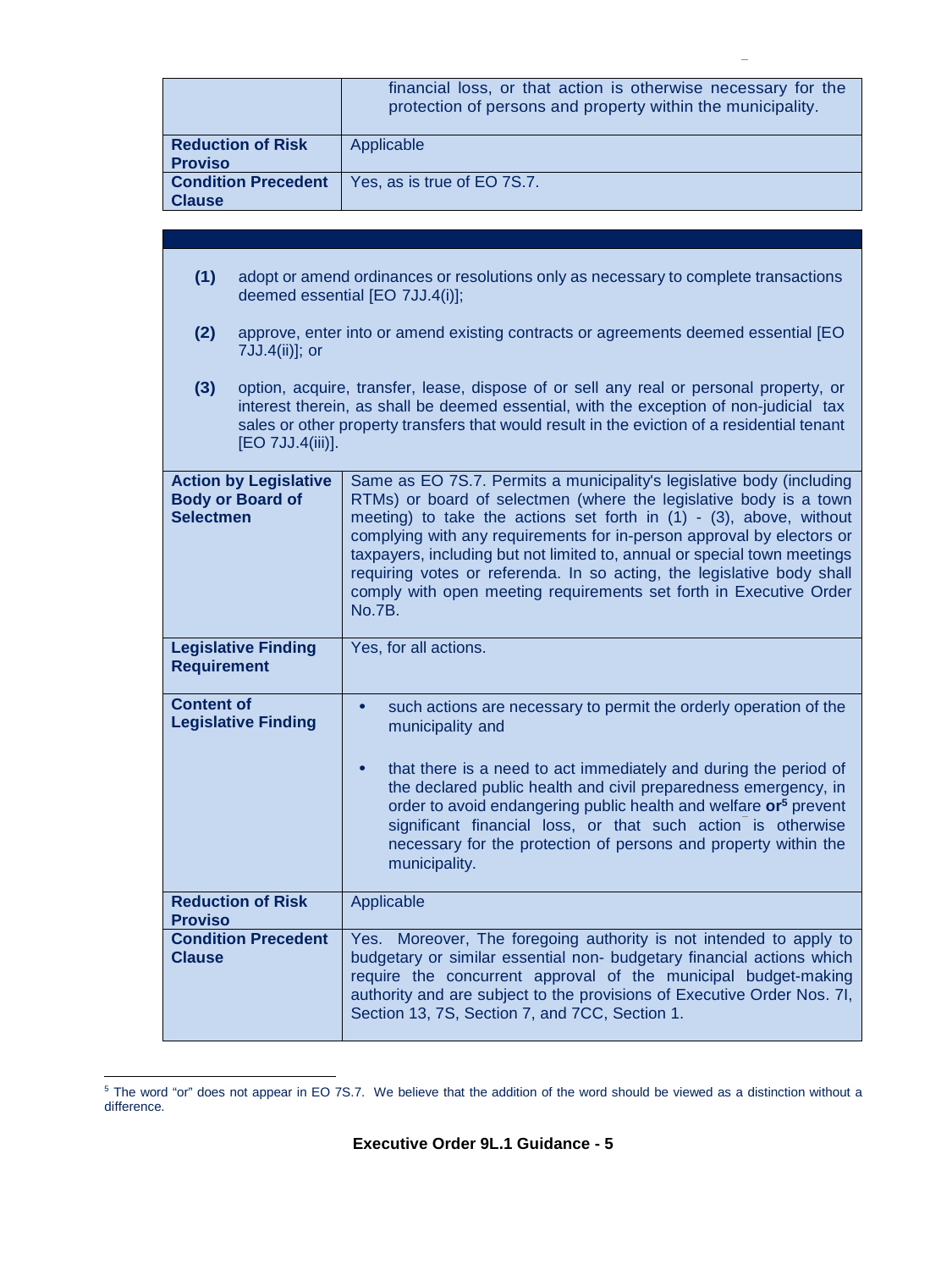### **PART B. ISSUES THAT REQUIRE FURTHER REVIEW**

**1. Do these definitions still apply?** You will note that both EO 7B.1 and EO 9H.1a includes the term "municipal" and the latter order references to EO 7I.12 as the source of the following definition:

**"Municipal" or "Municipality" Defined.** For purposes of the provisions of this executive order the term "municipal" or "municipality" shall include all municipalities and quasi-municipal corporations, whether created by statute, ordinance, charter, legislative or special act, including but not limited to any town, city or borough, whether consolidated or unconsolidated, any village, school, sewer, fire, lighting, special services or special taxing districts, beach or improvement association, any regional water or resource recovery authority or any other political subdivision of the state or of any municipality having the power to make appropriations or to levy assessments or taxes.

A potential problem arises from the fact that the source for the definition is an order the addressed the "Extension of Budget Adoption Deadlines - Additional Municipal Bodies." Presumably, EO 7I.12 does not fall within the ambit of EO 9L.1 since the time frames for extension applied to the FY 2020-2021 budget which dates have passed and thus, it is unlikely that the order remains in effect. Although not explicitly stated, reference to the definition in EO 9H.1a may suggest a clear intent to validate the definition.

On the other hand, the following definition appears to be orphaned since it falls within EO 7OO.1 which addressed procedures for local appointments and elections requiring in-person votes which was a one-time stand-alone election process and has not been extended or resurrected:

**"Municipal or Regional Governmental Entity or Quasi Municipal Corporation" Defined.** The term "municipal or regional governmental entity or quasi-municipal corporation" shall include, but not be limited to regional boards of education, municipal boards and commissions (including town, city or borough, whether consolidated or unconsolidated), any village, school, special services or special taxing districts as defined under Section 7- 324 of the Connecticut General Statutes, any regional water or resource recovery authority or any other political subdivision of the state or of any municipality.

#### **Further Action Required:**

While there may be a clear intent with regard to these definitions, in order to clarify these EOs, we would urge the Governor to issue an EO that would clearly recodify both of these definitions.

**2. What about the budget process?** With the resurrection of EO 7S.7 and EO 7CC.1 there remain in effect alternate procedures to render local decision without the need to resort to any in-person action for "critical and time sensitive" budgetary and fiscal deadlines and fiscal actions. The extension also covers the suspension of "in-person voting requirements" by the public on "critical and time-sensitive municipal decisions under EO 7JJ.4. Yet, the budget process itself, while subject to remote and hybrid meeting protocols does not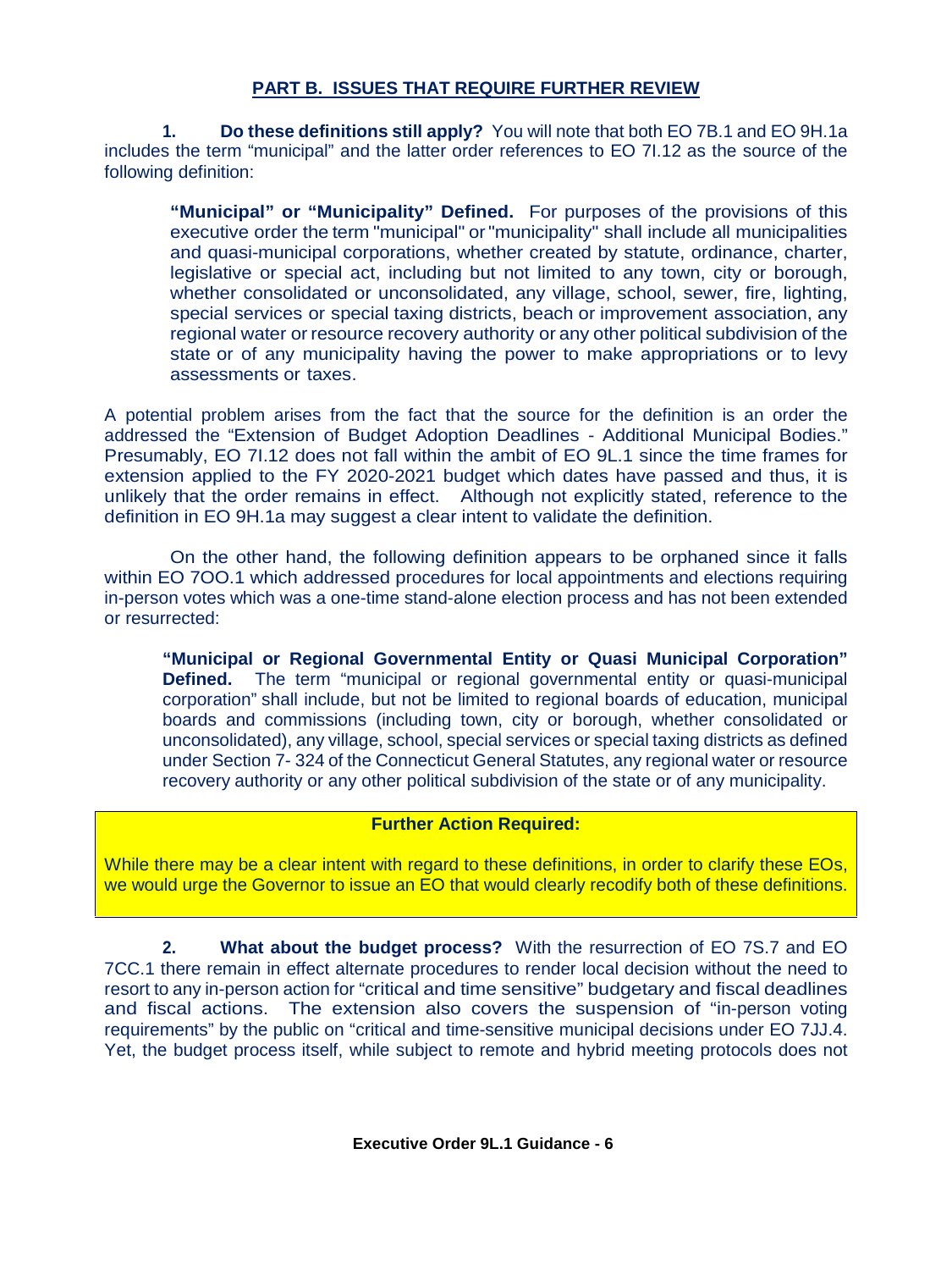have an alternative for decision-making requiring in-person public participation<sup>6</sup>. Arguably, the current deadline is February 9<sup>th</sup> and many local governments will be in the late stages of chief executive preparations of a proposed budget or early legislative/fiscal body review of such a proposal. This is an issue that requires further action by the Governor or, legislative action, in the event the emergency continues past February 9, 2021.

#### **Further Action Required:**

An executive order would be in order for purposes of extension that would include the budget process in the same protocols as other budgetary and fiscal actions, without resort to a legislative finding. This order should include deliberation and approval of the annual general and capital fund budget for the July 1, 2021 - June 30, 2022 fiscal year and to set a mill rate sufficient, in addition to the other estimated yearly income of such town and in addition to such revenue surplus, if any, as may be appropriated, not only to pay the expenses of the municipality for said fiscal year, but also to absorb the revenue deficit of such town, if any, at the beginning of said fiscal year**<sup>7</sup>** .

**3. Missing Pieces.** There are some gaps in the current executive orders that need to be addressed. Some of them may be available to you under your Charters; although, it would be beneficial to have a state-wide standard to address the omissions.

a. **Budget Authority.** The issue of alternatives to in-person budget processes is discussed above.

b. **Authentication<sup>8</sup> .** In the event there is the need for a remote or hybrid effort to conduct a public meeting, such as a town meeting, it would be useful to consider an executive order or local policy, along the following lines:

Local officials, including, but not limited to the Town Clerk and Registrars of Voters are authorized to implement and administer a vote in-person or by mail ballot to be utilized in any remote or hybrid town meeting proceedings conducted for any lawful purpose, including but not limited to local appointments and elections where the town meeting, annual town meeting, district meeting or other meeting of electors or voters ("applicable municipal authority") is the authority for appointing or electing members or officials to any municipal or regional governmental office, board, agency, commission or quasi-municipal corporations  $("municipal or regional governmental entity or quasi-municipal corporation")<sup>9</sup>. In$ 

l

<sup>&</sup>lt;sup>6</sup> Note: Many of those we consulted in drafting this guidance observed that the recent Presidential election proved that we can proceed with referenda and town meetings without resort to suspending in-person voting requirements. Undoubtedly, it is highly unlikely that we will see any Board of Finance or legislative body usurping the authority of a Town Meeting, unless things get worse. We are all learning how to live with the virus. Yet, there is a difference between standing (socially distanced) in a line at a polling place for 30 minutes or so and sitting around at a Town Meeting. Hybrid or remote meetings with an authenticated voting protocol should be able to address these issues. In order to utilize "mail-in" and absentee ballots may require a statute of executive order to relax some of the time provisions so that they may be utilized in referenda or town meetings.

<sup>&</sup>lt;sup>7</sup> This was drafted to reimagine EO 71.13.

<sup>&</sup>lt;sup>8</sup> This was drafted as a more fulsome version of the issue addressed in the narrowly constructed EO 700.1: "Procedures for Local Appointments and Elections Requiring In-Person Votes".

<sup>&</sup>lt;sup>9</sup> Including any actions required by Title 7 of the Connecticut General Statutes, §10-46 of the Connecticut General Statutes, or any special act, municipal charter, ordinance, bylaw or resolution, or any plan of reapportionment approved pursuant to Section 10-63*l et seq*. of the Connecticut General Statutes. Note: It is recognized that unlike elections names as usually presented on the floor of the Town Meeting and thus, protocols need to be established to allow for the lag in order to provide mail-in" ballots to residents or electors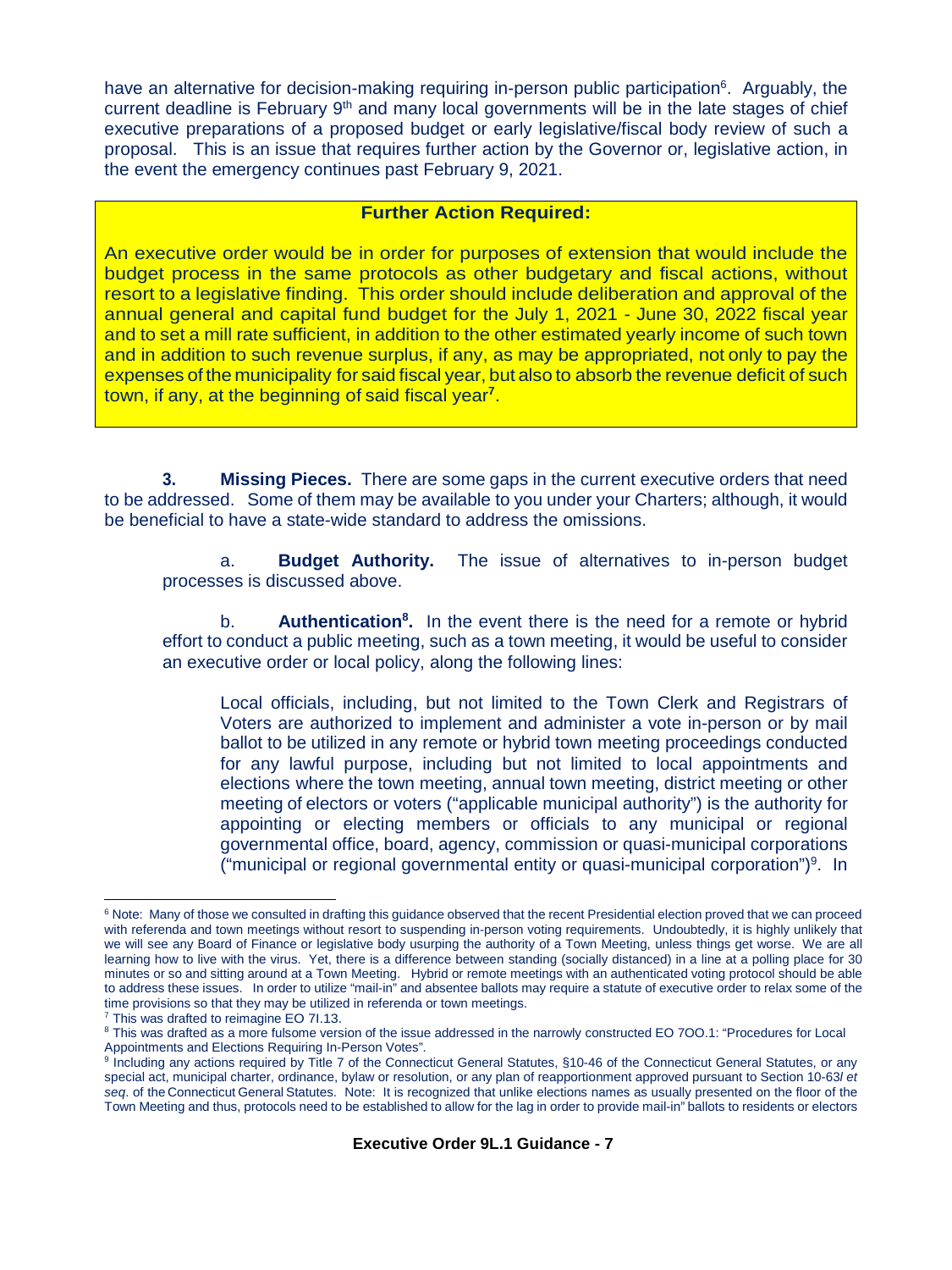order to further safeguard the integrity of the process any vote by mail ballot procedures adopted by the local officials shall comply with the rules governing the issuance of absentee ballots to the extent practicable, taking into account laws of the State of Connecticut, including but not limited to, (a) requests for applications and permissible assistance of third parties in said requests; (b) distribution of applications and filing of lists of voters by third parties; (c) followup procedures for third parties; (d) mailing of ballots; (e) prohibition of assistance, possession or delivery of completed ballots; (f) authentication of eligible voters; and, (g) protection of the secret ballot. This Order shall not apply to elections conducted under Title 9 of the General Statutes, other than as specified under §10-46(c).

c. **IT Review.** Moreover, most municipalities have grappled with platforms that are suitable for public meetings. The following language was proposed to address this issue under the executive order:

Local officials shall consult with information technology personnel or consultants, as necessary, to implement protocols, platforms and technologies that promote security and privacy in a manner consistent with open meeting requirements while avoiding unauthorized participation that would disrupt public meetings. Members of the public should be able to observe and be given participation privileges, when necessary, to accommodate public comment requirements and authenticated participation.

d. **Suspension of In-Person Budget Adoption Requirements for Regional Boards of Education<sup>10</sup> .** During the early days of the pandemic EO 7I.14 addressed the suspension of in-person budget adoption for regional boards of education. Under the EO the regional board made final decision with consultation with local officials. The following language was drafted to include local officials in the event there is a need for an alternative to an in-person meeting to address the FY 2021-2022 budget for regional boards:

#### **Further Action Required**

Any regional board of education shall adopt a budget for the July 1, 2021 - June 30, 2022 fiscal year which otherwise complies with the requirements of Section 10-51 of the Connecticut General Statutes without complying with any in-person budget adoption requirements, including but not limited, annual district budget meetings requiring votes, referendum, and special district meetings. In so acting, the regional board of education shall:

(1) comply with public meeting requirements consistent with executive orders governing the "conduct of remote and hybrid public meetings<sup>11</sup>";

(2) consult, in a public meeting, with the chief executive officer and the legislative body of the municipalities in the regional school district, or in

l

following the meeting.

<sup>10</sup> Originally addressed in EO 7I.14.

 $11$  EO 7B and EO 9H.1a.